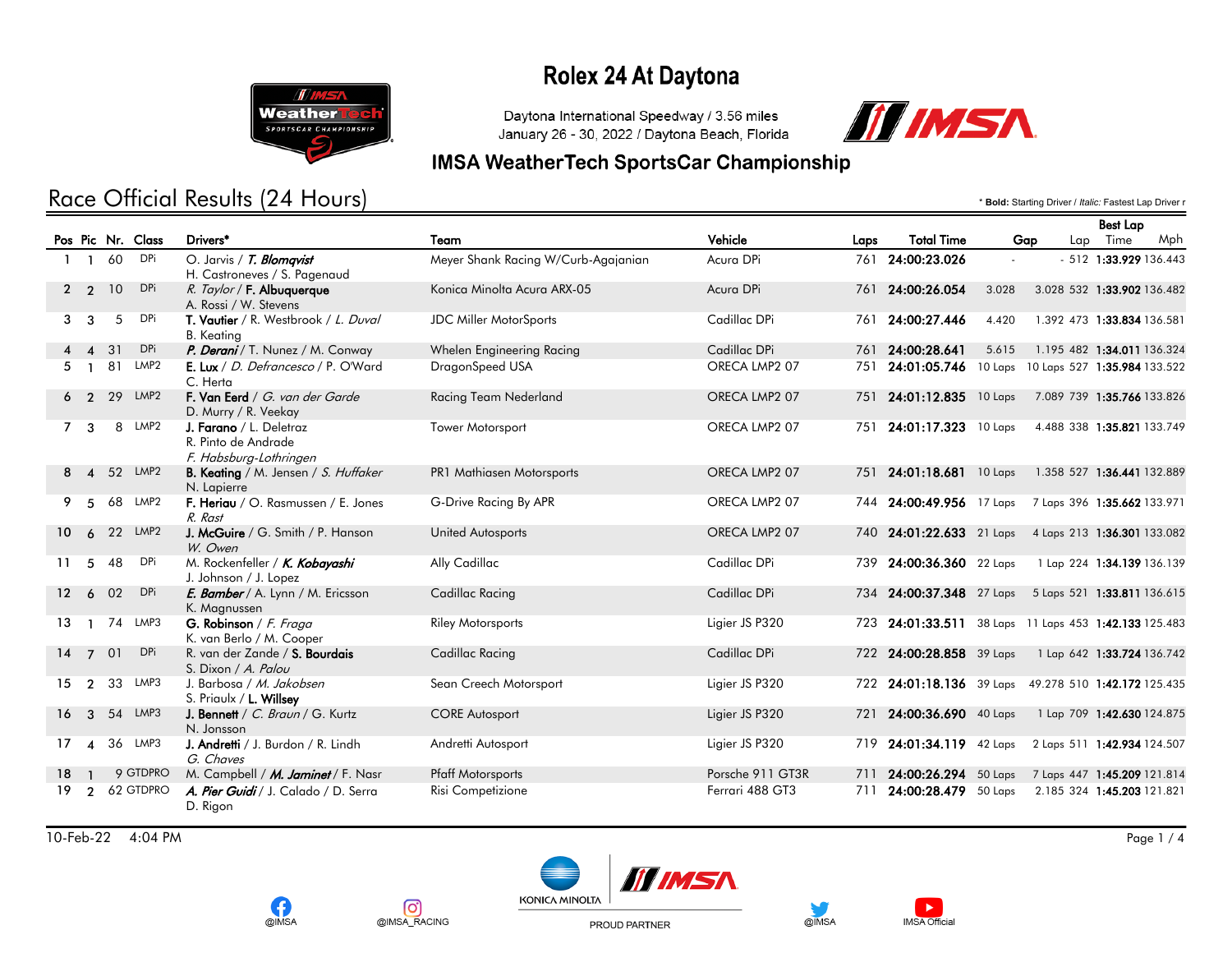

### Race Official Results (24 Hours)

Daytona International Speedway / 3.56 miles January 26 - 30, 2022 / Daytona Beach, Florida



\* **Bold:** Starting Driver / *Italic:* Fastest Lap Driver r

#### **IMSA WeatherTech SportsCar Championship**

|    |                        |    |                   |                                                           |                              |                                         |      |                                                      |     | <b>Best Lap</b>             |     |
|----|------------------------|----|-------------------|-----------------------------------------------------------|------------------------------|-----------------------------------------|------|------------------------------------------------------|-----|-----------------------------|-----|
|    |                        |    | Pos Pic Nr. Class | Drivers*                                                  | Team                         | Vehicle                                 | Laps | <b>Total Time</b>                                    | Gap | Lap Time                    | Mph |
|    | $20 \quad 3$           |    | 2 GTDPRO          | L. Vanthoor / <b>P. Pilet</b> / D. Olsen<br>A. Imperatori | <b>KCMG</b>                  | Porsche 911 GT3R                        |      | 711 24:00:30.981 50 Laps                             |     | 2.502 483 1:45.087 121.956  |     |
| 21 | $\boldsymbol{\Lambda}$ |    | 14 GTDPRO         | J. Hawksworth / B. Barnicoat<br>K. Kirkwood               | VasserSullivan               | Lexus RC F GT3                          |      | 711 24:00:33.733 50 Laps                             |     | 2.752 137 1:45.120 121.918  |     |
|    | $22 \quad 5$           |    | 15 GTDPRO         | D. Mueller / P. Assenheimer<br>A. Cindric                 | Proton USA                   | Mercedes-AMG GT3                        |      | 709 24:00:50.124 52 Laps 2 Laps 127 1:45.763 121.176 |     |                             |     |
| 23 | $\blacksquare$         |    | 16 GTD            | R. Hardwick / Z. Robichon<br>J. Heylen / R. Lietz         | Wright Motorsports           | Porsche 911 GT3R                        |      | 707 24:00:33.614 54 Laps 2 Laps 460 1:45.154 121.878 |     |                             |     |
| 24 | $\overline{2}$         | 44 | <b>GTD</b>        | <b>J. Potter</b> / A. Lally / S. Pumpelly<br>J. Adam      | Magnus Racing                | Aston Martin Vantage<br>GT <sub>3</sub> |      | 707 24:00:46.156 54 Laps 12.542 446 1:45.448 121.538 |     |                             |     |
| 25 | 3                      |    | 32 GTD            | M. Skeen / J. Davison / S. McAleer<br>S. Andrews          | Gilbert Korthoff Motorsports | Mercedes-AMG GT3                        |      | 707 24:00:52.516 54 Laps                             |     | 6.360 329 1:45.994 120.912  |     |
|    | $26 \quad 4$           |    | 21 GTD            | S. Mann / L. Perez Companc<br>N. Nielsen / T. Vilander    | AF CORSE                     | Ferrari 488 GT3                         |      | 707 24:01:07.629 54 Laps 15.113 139 1:45.191 121.835 |     |                             |     |
| 27 | 5                      |    | 70 GTD            | B. Iribe / F. Schandorff / O. Millroy<br>J. Pepper        | inception racing             | McLaren 720S GT3                        |      | 705 24:00:47.048 56 Laps                             |     | 2 Laps 499 1:45.117 121.921 |     |
| 28 | 6                      | 57 | <b>GTD</b>        | R. Ward / P. Ellis / M. Grenier<br>L. Auer                | Winward Racing               | Mercedes-AMG GT3                        |      | 699 24:01:00.387 62 Laps                             |     | 6 Laps 343 1:45.483 121.498 |     |
| 29 | 6                      |    | 3 GTDPRO          | A. Garcia / J. Taylor / N. Catsburg                       | Corvette Racing              | Chevrolet Corvette C8.R<br><b>GTD</b>   |      | 698 24:00:35.463 63 Laps                             |     | 1 Lap 492 1:46.073 120.822  |     |
|    |                        |    | 30 7 25 GTDPRO    | C. De Phillippi / J. Edwards<br>A. Farfus / J. Krohn      | <b>BMW M Team RLL</b>        | BMW M4 GT3                              |      | 698 24:01:17.234 63 Laps 41.771 146 1:46.897 119.891 |     |                             |     |
|    | $31 \quad 7$           | 64 | <b>GTD</b>        | T. Giovanis / H. Plumb / M. Plumb<br>O. Trinkler          | <b>TeamTGM</b>               | Porsche 911 GT3R                        |      | 697 24:02:02.737 64 Laps                             |     | 1 Lap 600 1:45.956 120.956  |     |
|    | $32 \quad 5$           |    | 13 LMP3           | O. Fidani / K. Wittmer / L. Kern<br>M. Bell               | <b>AWA</b>                   | Duqueine D08                            |      | 695 24:01:36.191 66 Laps                             |     | 2 Laps 118 1:43.149 124.247 |     |
| 33 | 8                      | 71 | <b>GTD</b>        | M. Goikhberg / F. Perera<br>M. Llarena / M. Paul          | T3 Motorsport North America  | Lamborghini Huracan<br>GT <sub>3</sub>  |      | 692 24:00:51.314 69 Laps                             |     | 3 Laps 429 1:45.838 121.090 |     |
| 34 | 9                      | 27 | <b>GTD</b>        | R. De Angelis / I. James / D. Turner<br>T. Gamble         | Heart of Racing Team         | Aston Martin Vantage<br>GT <sub>3</sub> |      | 688 24:00:46.387 73 Laps                             |     | 4 Laps 444 1:45.972 120.937 |     |
| 35 | 6                      |    | 26 LMP3           | N. Siegel / C. Shields / C. Crews<br>U. de Wilde          | Muehlner Motorsports America | Duqueine D08                            |      | 681 24:01:50.333 80 Laps                             |     | 7 Laps 578 1:42.776 124.698 |     |
| 36 | -8                     |    | 79 GTDPRO         | C. MacNeil / J. Andlauer<br>M. Cairoli / A. Picariello    | WeatherTech Racing           | Porsche 911 GT3R                        |      | 673 24:00:42.390 88 Laps                             |     | 8 Laps 572 1:45.499 121.480 |     |
|    | 37 10                  | 99 | <b>GTD</b>        | R. Ferriol / K. Legge / S. Wilson<br>N. Boulle            | Team Hardpoint               | Porsche 911 GT3R                        |      | 672 24:00:49.641 89 Laps                             |     | 1 Lap 524 1:45.895 121.025  |     |

10-Feb-22 4:04 PM Page 2 / 4



[ල

@IMSA\_RACING







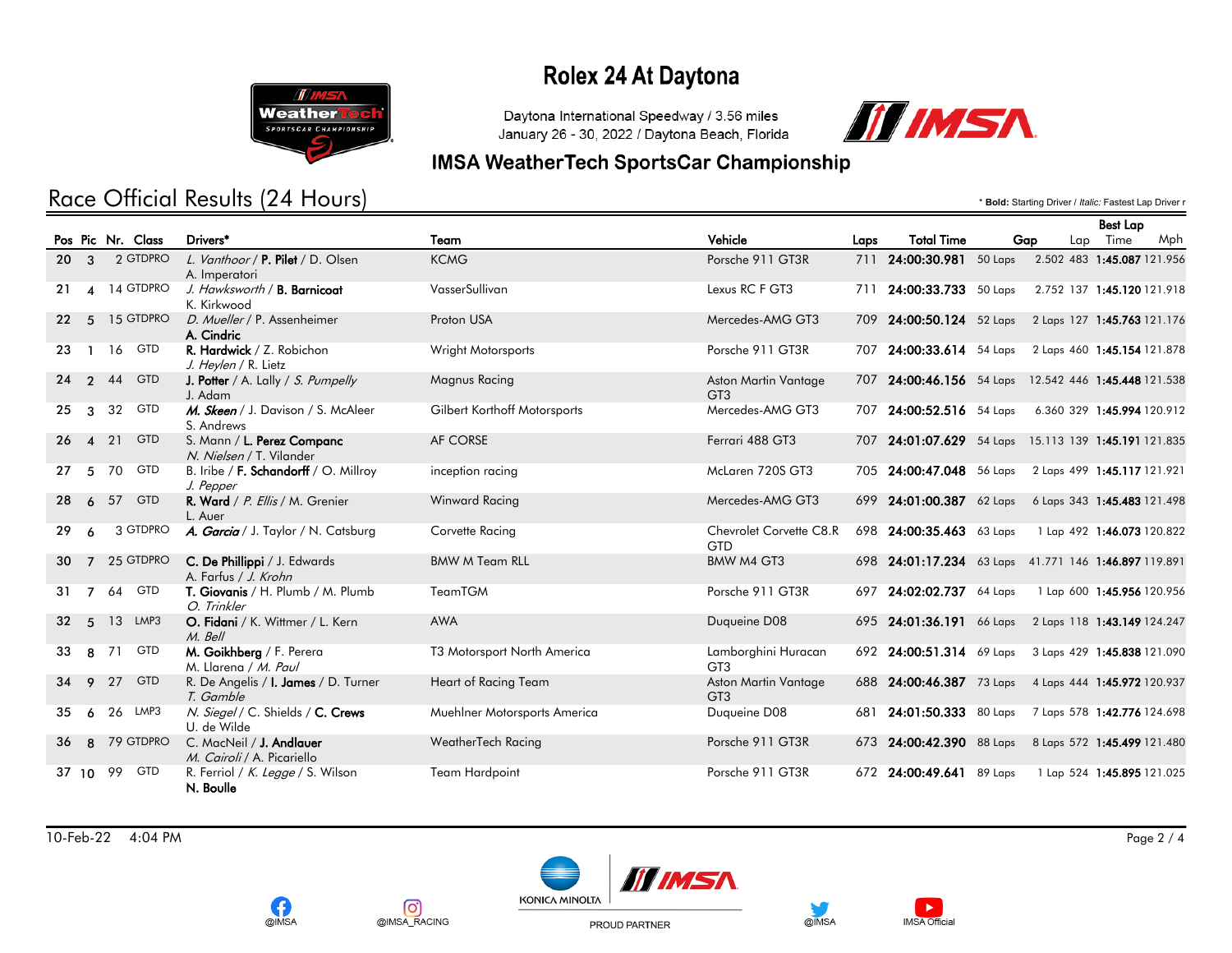

### Race Official Results (24 Hours)

Daytona International Speedway / 3.56 miles January 26 - 30, 2022 / Daytona Beach, Florida



#### **IMSA WeatherTech SportsCar Championship**

\* **Bold:** Starting Driver / *Italic:* Fastest Lap Driver r

|                 |                |    |                   |                                                                  |                               |                                         |      |                          |                                                        |     | <b>Best Lap</b>             |     |
|-----------------|----------------|----|-------------------|------------------------------------------------------------------|-------------------------------|-----------------------------------------|------|--------------------------|--------------------------------------------------------|-----|-----------------------------|-----|
|                 |                |    | Pos Pic Nr. Class | Drivers*                                                         | Team                          | Vehicle                                 | Laps | <b>Total Time</b>        | Gap                                                    | Lap | Time                        | Mph |
|                 | 38 11          |    | 19 GTD            | B. Sweedler / J. Megrue / G. Altoe<br>J. Segal                   | TR3 Racing                    | Lamborghini Huracan<br>GT <sub>3</sub>  |      | 669 23:05:30.182         | Not Running                                            |     | 182 1:45.598 121.366        |     |
|                 |                |    | 39 12 98 GTD      | P. Dalla Lana / D. Pittard<br>C. Eastwood / N. Thiim             | Northwest AMR                 | Aston Martin Vantage<br>GT <sub>3</sub> |      | 667 24:00:48.080 94 Laps |                                                        |     | 2 Laps 585 1:46.049 120.850 |     |
| 40.             |                |    | 9 24 GTDPRO       | P. Eng / M. Wittmann / N. Yelloly<br>S. van der Linde            | <b>BMW M Team RLL</b>         | BMW M4 GT3                              |      |                          | 665 24:01:17.275 96 Laps 2 Laps 553 1:46.948 119.834   |     |                             |     |
| 41              | $\overline{7}$ |    | 11 LMP2           | S. Thomas / J. Pierson / J. Bomarito<br>H. Tincknell             | PR1 Mathiasen Motorsports     | ORECA LMP2 07                           |      | 663 21:40:17.993         | Not Running                                            |     | 475 1:36.647 132.606        |     |
|                 | 42 13          |    | 66 GTD            | K. Simpson / T. Bechtolsheimer<br>M. Miller / M. Farnbacher      | <b>Gradient Racing</b>        | Acura NSX GT3                           |      |                          | 659 24:00:53.341 102 Laps 4 Laps 82 1:45.902 121.017   |     |                             |     |
|                 | 43 14          | 47 | GTD               | R. Lacorte / G. Sernagiotto<br>A. Fuoco / A. Rovera              | Cetilar Racing                | Ferrari 488 GT3                         |      |                          | 652 24:00:46.290 109 Laps 7 Laps 389 1:45.175 121.854  |     |                             |     |
|                 | 44 15          |    | 12 GTD            | F. Montecalvo / A. Telitz<br>R. Heistand / T. Bell               | VasserSullivan                | Lexus RC F GT3                          |      |                          | 634 24:00:47.303 127 Laps 18 Laps 369 1:45.340 121.663 |     |                             |     |
|                 | 45 10          |    | 4 GTDPRO          | T. Milner / N. Tandy / M. Sorensen                               | Corvette Racing               | Chevrolet Corvette C8.R<br><b>GTD</b>   |      |                          | 626 24:00:54.785 135 Laps 8 Laps 179 1:46.148 120.737  |     |                             |     |
| 46              | $\overline{7}$ |    | 38 LMP3           | D. Goldburg / H. Abe / G. Grist<br>N. Pino                       | Performance Tech Motorsports  | Ligier JS P320                          |      | 588 21:45:06.531         | Not Running                                            |     | 256 1:43.082 124.328        |     |
| 47              | 8              | 69 | LMP2              | J. Falb / J. Allen / L. Ghiotto<br>T. van der Helm               | G-Drive Racing By APR         | ORECA LMP2 07                           |      | 556 20:30:54.162         | Not Running                                            |     | 467 1:36.287 133.102        |     |
|                 | 48 16          |    | 42 GTD            | D. Yount / B. Hites / J. Conwright<br>M. Palttala                | NTE/SSR                       | Lamborghini Huracan<br>GT <sub>3</sub>  |      | 524 19:31:48.004         | Not Running                                            |     | 514 1:46.276 120.591        |     |
|                 | 49 11          |    | 97 GTDPRO         | C. MacNeil / D. Juncadella<br>M. Engel / J. Gounon               | WeatherTech Racing            | Mercedes-AMG GT3                        | 487  | 17:03:07.326             | Not Running                                            |     | 483 1:45.379 121.618        |     |
| 50              | 8              |    | 7 LMP3            | M. Kvamme / A. McCusker<br>T. Estep / A. Doquin                  | Forty7 Motorsports            | Duqueine D08                            | 425  | 14:55:37.926             | <b>Not Running</b>                                     |     | 385 1:43.656 123.639        |     |
|                 | 51 12          |    | 63 GTDPRO         | R. Ineichen / <b>M. Mapelli</b><br>A. Caldarelli / M. Bortolotti | TR3 Racing                    | Lamborghini Huracan<br>GT <sub>3</sub>  | 400  | 13:49:34.385             | <b>Not Running</b>                                     |     | 363 1:45.797 121.137        |     |
| 52 <sup>°</sup> | 9              |    | 6 LMP3            | E. Castro / M. Kranz / A. Ori<br>J. Miller                       | Muehlner Motorsports America  | Duqueine D08                            | 363  | 16:05:30.384             | <b>Not Running</b>                                     |     | 116 1:43.278 124.092        |     |
|                 | 53 17          | 39 | <b>GTD</b>        | R. Megennis / C. Lewis / S. Mitchell<br>J. Westphal              | CarBahn with Peregrine Racing | Lamborghini Huracan<br>GT <sub>3</sub>  | 349  | 13:23:38.934             | Not Running                                            |     | 123 1:45.624 121.336        |     |
| 54              | 9              |    | 20 LMP2           | D. Andersen / A. Fjordbach<br>F. Scherer / N. Mueller            | <b>High Class Racing</b>      | ORECA LMP2 07                           | 345  | 11:35:07.733             | <b>Not Running</b>                                     |     | 184 1:36.247 133.157        |     |
|                 | 55 10          |    | 18 LMP2           | D. Merriman / K. Tilley / R. Dalziel<br>P. Chatin                | Era Motorsport                | ORECA LMP2 07                           |      | 718 23:18:55.411         | Not Running                                            |     | 369 1:35.532 134.154        |     |

10-Feb-22 4:04 PM Page 3 / 4







PROUD PARTNER